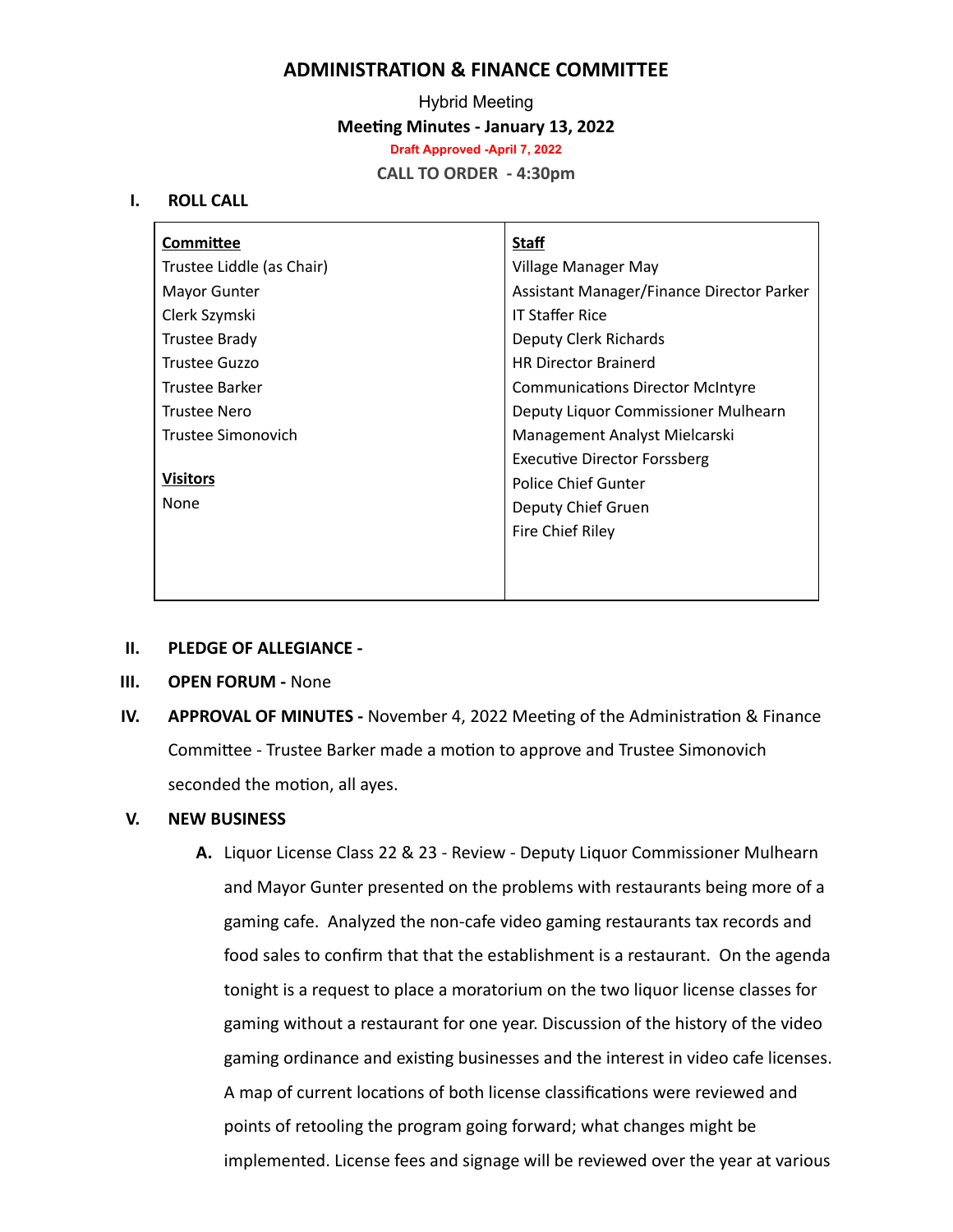meetings to assist the board in making decisions.

- **B.** Short-term Budget Priorities Review by Asst Village Manager/Finance Director Parker presented on the short term priorities for the upcoming fiscal year budget workshop, April 14th. Asking for a focus for the upcoming fiscal year to see what we staff should focus on; is there a new place to focus?
	- 1. Maintaining the upgrades at Quincy Street.
	- 2. Mayor Gunter pointed out that the Safe Routes to School were discussed with sidewalks being important.
	- 3. Trustee Liddle asked about the issue of crossing guards being a part of the safe route to schools.
		- a) Manager May explained that safe routes to schools dealt with infrastructure issues not personnel. The Village looked at traffic in regards to the schools and the schools have discretion over the crossing guards. The Village has some shared cost.
			- (1) Director Parker stated he would put a note in the workshop agenda to cover the crossing guard program.
	- 4. Trustee Barker stated that he is most concerned with stormwater and would like to show what we have done, which is a lot, and where we are going to go forward. Worried about Mike Ramsey retiring and the process stalling, even though Spencer always makes sure there is a lien item in the budget for jetting. It's important that we make sure people's homes aren't flooding. Another budget priority is that the Fire Dept has what it needs, as they have been doing a lot this last year with minimum resources.
		- a) Mayor Gunter replied that there were five stormwater priority areas that were ranked and we have attacked all five.
		- b) Manager May stated that any flooding in homes is due to the private lot, not public area issues. He reviewed the projects that have been attended.
			- (1) Trustee Barker commented that we need to make sure that we are doing all we can.
	- 5. Mr. Parker reviewed the priorities and added these notes to the budget workshop: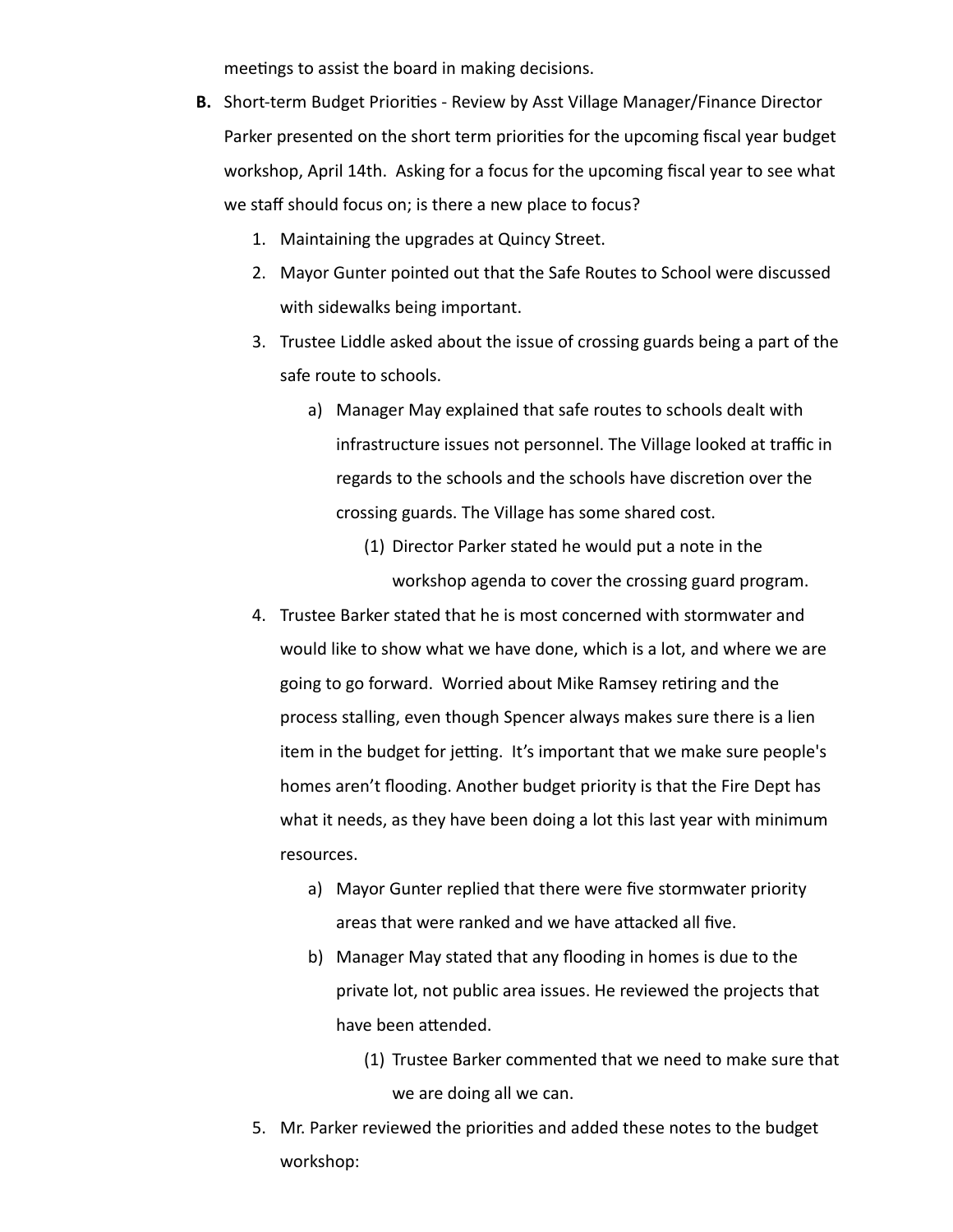- a) Maintain Quincy Street upgrade going forward
- b) Stormwater next steps jetting costs
- c) Crossing guard program
- d) Fire Department needs
	- (1) Manager May stated that the budget approach to the line items and the new process will be put in place this year.
		- (a) Finance Director/AVM Parker explained the less conservative method to allow for contingencies and the ongoing costs.
			- (i) Trustee Barker asked about a major project possibility to have funding.
				- (a) Mr. Parker stated that a one off would be possible.
			- (ii) Mayor Gunter stated that the reserves had been built up to allow for the funding.
- **C.** Covid-19 Testing Sites Manager May discussed the requests for rapid pop up facilities and the issues that have come up with current sites. The demand is real and the problem of non-medical site requests. Community Development Director Sylvester reviewed the current COVID19 testing sites. The Village has had between 8 & 10 inquiries for testing centers between Thanksgiving & Christmas, even in a POD located in a parking lot. Having moved a downtown facility to the Hilton parking lot due to traffic issues, there is hesitation in allowing anyone in the downtown area even in an empty store front. This would require the B1 process and take time for P&Z and the Board - if the board is not interested in downtown testing we would like to state this upfront. Drive thru facilities are the question, this would require a special use permit. Do we want shortcuts or to keep the process in tack?
	- 1. Mayor stated that the CBD was not a good fit for this type of business, there are other areas available.
	- 2. Trustee Barker asked if there was government regulation?
		- a) Mr Sylvester stated that we did not, we only regulate where we can go.
		- b) Trustee Simonavich replied that the email Manager May sent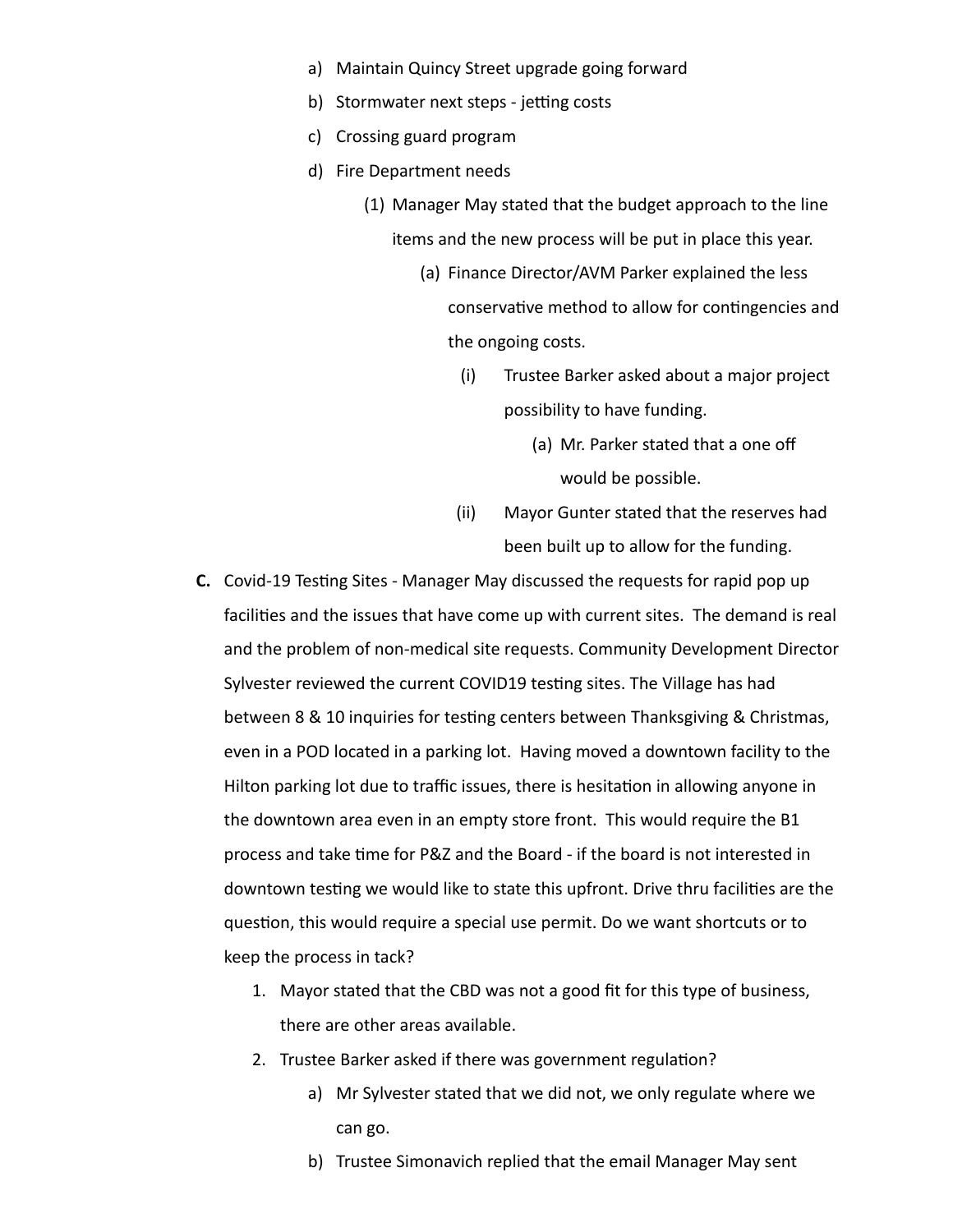made it sound that there was no regulation.

- 3. Mayor Gunter said that we don't want it in the central business district and we should not waive any requirements.
	- a) Mr Sylvester stated that parking issues will be found anywhere if a business is successful.
- 4. Trustee Liddle asked if the companies are being checked for legitimacy?
	- a) Mr. Sylvester replied that this was not part of Community Development's process, it should be part of Alicja's portion of the business license application.
	- b) Manager May stated that there will be a form put together by community development & the deputy clerk to do our best to

## **VI. REPORTS**

- A. Chairperson nothing at this time.
- **B.** Village Manager -

Discussed the emails about COVID19 and staff, we are up to 60 positive tests since 2019. We control this as best we are able, monitoring close contacts. We have the building still open, we do have residents that refuse to mask and do not have the ability to refuse service. Barriers are in place and we have staff able to protect themselves. The ruling by the Supreme Court has stayed the mandatory vaccinations, IL OSHA has put in place deadlines. We do have testing for the unvaccinated. We have only had one employee refuse, it is considered abandoning their job as they cannot be put on shift.

1. Mayor Gunter asked if those that refuse are responsible for the cost of the test?

- a. Manager May said that it was that at this time.
- b. Trustee Barker stated that his employer required the company to give paid time & paid testing.

2. HR Brainard commented that we follow IL guidelines and IL is following Federal guidelines.

3. Manager May remarked that we have mandatory masking and no shared food.

4. Trustee Guzzo stated that she is concerned about the numbers; do the testing centers if the numbers go down.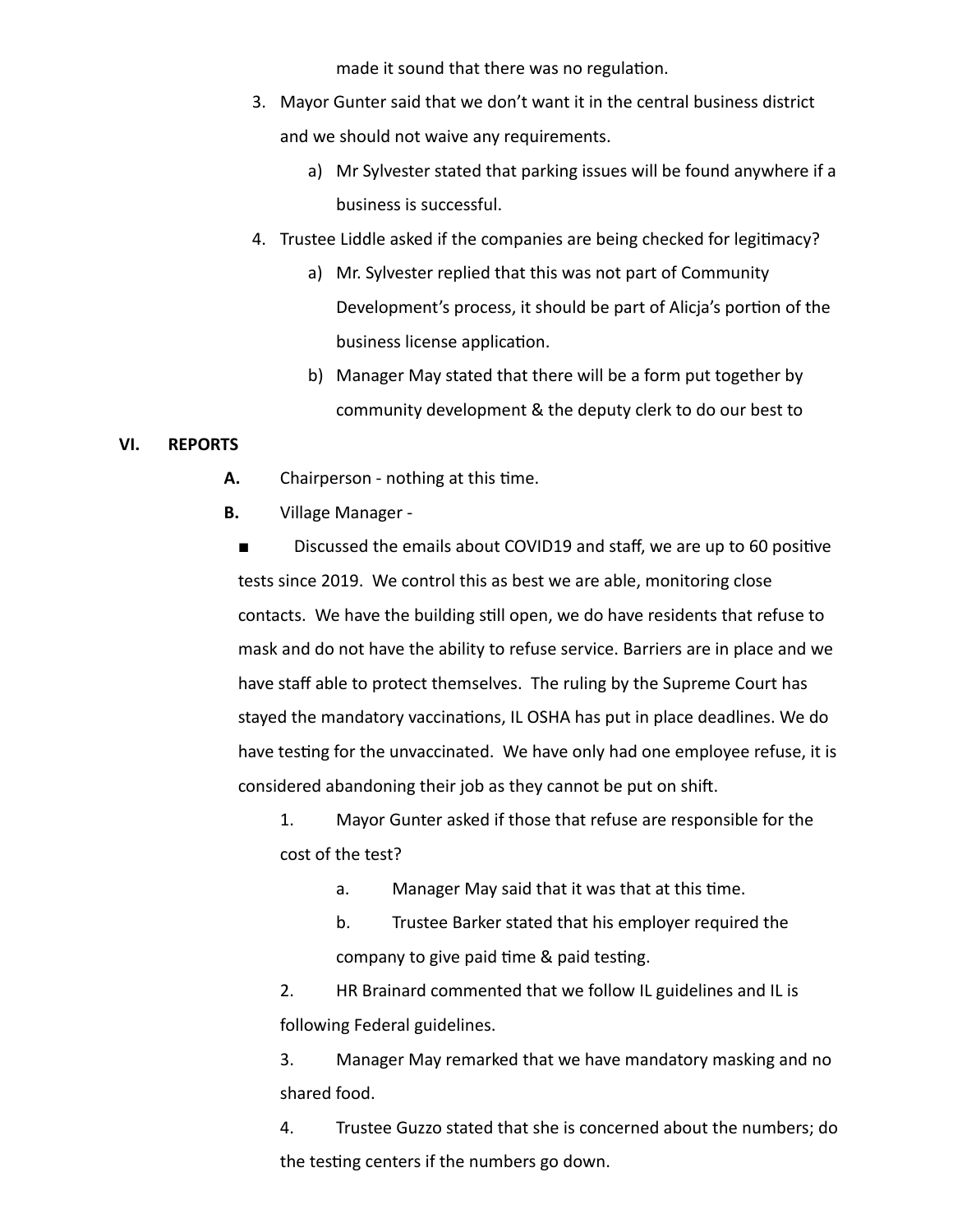5. Mayor Gunter remarked that the testing at the drive thru location in town has a positivity rate of 40%.

a. Trustee Liddle & Simonovich both agreed that high rate was due to the drive thru location being one that people would want when worried and not feeling well instead of going into a building.

**■** Manager May gave an update on Quincy Street/Addington Plaza

■ Invited Mr. McIntyre to comment on the notice that Neighbors Magazine has gone out of business. The last issue has already been distributed. What the next step needs to be decided, do we want to have a mailing at the cost of over \$25K or just an online version with pick up of copies available? Hinsdale has Hinsdale magazine and the contractor is also going with Downers Grove and Oak Brook.

1. Manager May stated that the cost Larry gave was not including staff costs, just publishing costs. The next issue will be digital only.

a. Trustee Simonovich loves getting this in the mail.

2. Mr. McIntyre stated that the basic pages were already done in house except for the calendar page.

a. Manager May stated that the printer will be local.

3. Mayor Gunter asked for clarification on the costs.

a. Mr. McIntyre stated that the mailing cost will be included in the printing cost.

Manager May reviewed the No Mow Till Mother's Day from last year stating that the EIC would like to go forward again with this program.

1. Trustee Barker stated that there were over 170 residents signed up for it last year. It was very successful. The only complaint we had last year was that the mowing contracts people had were not adjusted to reflect the change.

> a. Mayor Gunter & Trustee Simonovich both stated that the signs were needed and helped people feel that they were participating.

b. Signs were collected last year and we will need more made this year.